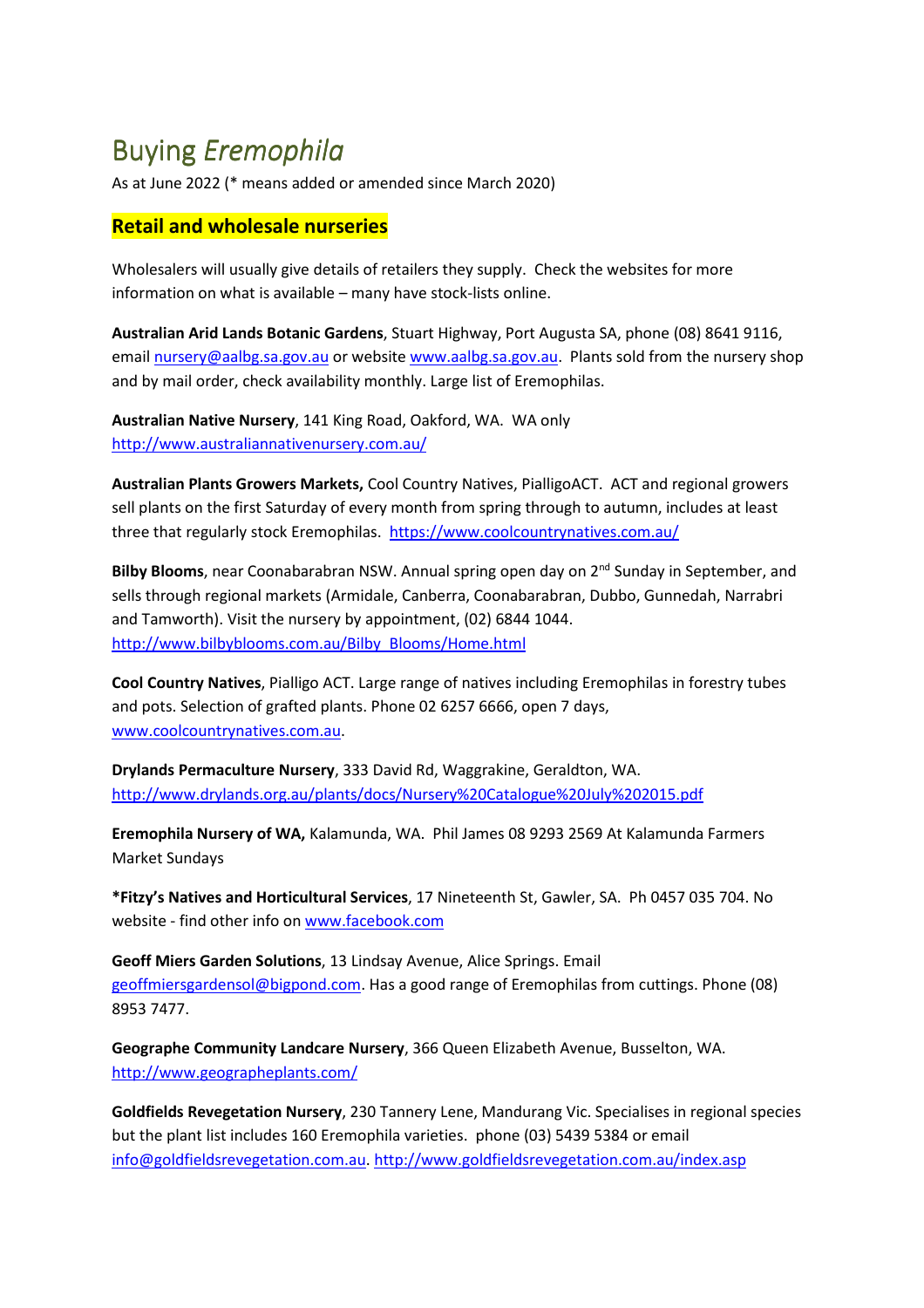**Kuranga Native Nursery**, 111 York Road, Mount Evelyn, Victoria. http://www.kuranga.com.au/

**Medika Gallery** (Ian Roberts), 16 Moore St, Blyth SA . Ph 08 88445175 email medika@adam.com.au http://www.medikagallery.com.au

**Melton Botanic Garden Nursery,** 21 Williams St, Melton, Victoria. Sell on Tuesday & Thursday mornings and 2nd & 4th Sunday mornings. http://www.fmbg.org.au

**Mildura Native Nursery,** Cureton Avenue, Mildura, Victoria. (03) 5021 4117 http://nativegrowth.com.au/mildura-native-nursery Will do mail order.

**Mole Station Native Plant Nursery,** Tenterfield, NSW. Will do mail order. http://www.molerivernursery.com/default.html

**Mostly Aussie Nursery**, Dunkeld, Victoria. Bernie Shanahan, sells grafted stock, phone: 0478227639

**Native Plant Wholesalers,** Mt Gambier, SA. Wholesale only http://www.nativeplantwholesalers.com.au

**Newcastle Wildflower Nursery**, 260 Lake Road Glendale, NSW. Limited range of Eremophilas but sells grafted plants. Phone (02) 4954 5584 or www.newcastlewildflower.com.au.

**\*Olive Pink Botanic Gardens**, Alice Springs. Has a range of Eremophilas that only occur in Central Australia. Plants are grown by Australian Plant Society volunteers and sold at regular sales to help fund Olive Pink Botanic Gardens. Sold in tubestock and 140mm pots. For info on dates see https://www.facebook.com/OlivePinkBotanicGarden/

**Pete's Hobby Nursery**, 10 Patrick St Lowood Qld (appointment only), specialises in Queensland species. Also sells at Fernvale markets most Sundays. Contact through Facebook, phone (07) 5426 1690, email info@peteshobbynursery.com.au.

**\*Plantinspirations Nursery**, Tatura, Victoria. Will do mail order. www.plantinspirations.com.au

**South Australian State Flora Nursery** at Queen's Jubilee Drive, Upper Sturt Road, Belair and Bremer Road Murray Bridge, SA. Website www.stateflorasa.gov.au or phone (08) 8278 7777 (Belair) or (08) 8539 2105 (Murray Bridge). Will do mail order.

**Sunvalley Plant Nursery**, 1175 Dandenong Hastings Road, Langwarrin, Vic, phone (03) 9782 2825 – mainly sells grafted Grevillea, but does mention Eremophila in their journal advertisements, email sunvalleyplants@yahoo.com.au Open by appointment

**Sydney Wildflower Nursery,** 9 Veno St, Heathcote, NSW.Will do mail order. http://www.sydneywildflowernursery.com.au/plants/stock-list.html

**Tarrawood Native Nursery**, Bega, NSW.Wholesale only. http://www.tarrawood.com.au/catalogue/catalogue\_A-F.html

**Vaughan's Australian Plants** at 919 Bannockburn Shelford Road, Teesdale and at 3322 Ararat Halls Gap Road Pomonal, Victoria. Attends a range of APS market days. Contact through Facebook or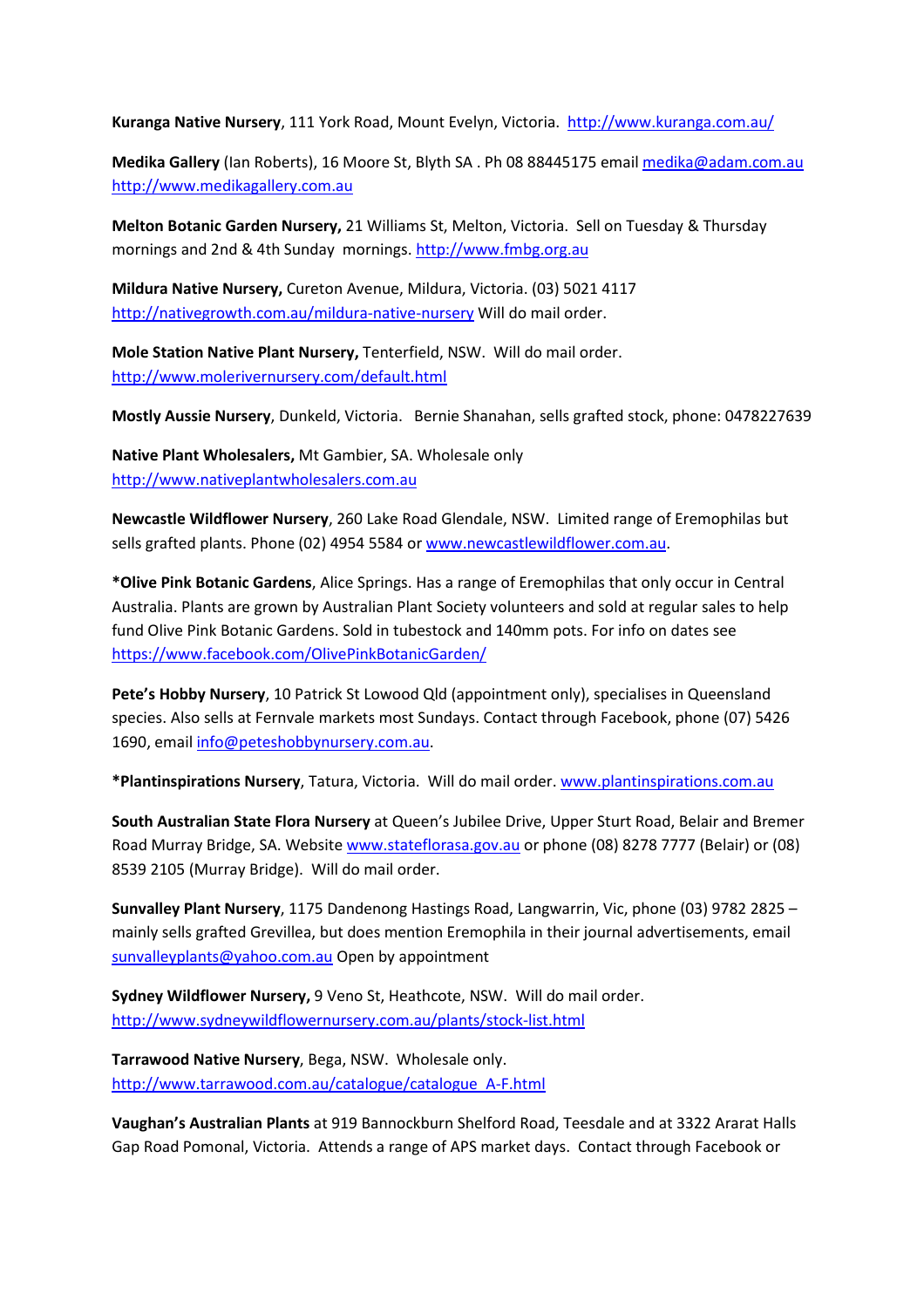phone 0412 632 767. Does mail order and grafted plants. https://www.facebook.com/vaughansnativeplants

**Wildtech Nursery,** 60 Chesterfield Road, Glenmaggie. Mail order available through Collectors Online, minimum order of ten plants, and discounts for orders of >100. Tubestock only. Contact via www.wildtechnursery.com.au or collectorsonline@wildtechnursery.com.au**.** Larger range from Summer through Autumn.

**Wimmera Native Nursery**, Dimboola, Victoria. phone (03) 5389 1458 or www.nativeshop.com.au. Does mail order.

**Zanthorrea Nursery** 155 Watsonia Road, Maida Vale WA, Phone (08) 9454 6260 or www.zanthorrea.com. Small range of Eremophilas.

## **Australian Native Plant Society Sales**

In addition to formal nurseries, many ANPS groups sell Eremophila at their regular plant sales. Many of these sales occur on only on a few days a year. For up-to-date information about groups and their sales go to the State regional websites.

**APS Armidale & District Group,** NSW. Stall in the Armidale Markets 4th Sunday of the month September to May. Plants sourced from Mole Station Native Plant Nursery http://www.apsarmidale.org.au/

**APS Bendigo Native Plants Group,** Victoria. Flower Show in spring usually September.

**ANPS Canberra** ACT. Plant sales on one day in March and October, ANBG https://nativeplantscbr.com.au/#events

APS Geelong, Victoria. Plant Sale in April http://www.apsgeelong.org/index.html

**APS Grampians Group** Pomonal, Victoria. Native Flower Show in October

**APS Melton/Bacchus Marsh Group,** Victoria. Autumn plant Sale in May http://www.runningpostman.org.au/plant-sale.html

**APS Mitchell,** Kilmore, Victoria. Annual Spring Plant Expo & Sale in October http://www.apsmitchell.org.au/

**APS SA** Plant sales (Adelaide Showgrounds) in April and October http://www.australianplantssa.asn.au/pages/australian-plants/society-plant-sales/adelaide-plantsales.php

**APS SA Fleurieu group** has sales at Nangawooka Flora Reserve near Victor Harbor in Autumn and Spring.http://www.australianplantssa.asn.au/pages/whats-on/calendar.php

**APS SA Northern Yorke Peninsula**, Lot 1866 South Tce, Kadina. SA. 5554. O)pen each Thursday for plant sales 10am to 12 noon and a annual plant sale 2nd Saturday in May. https://www.facebook.com/apsnypg/